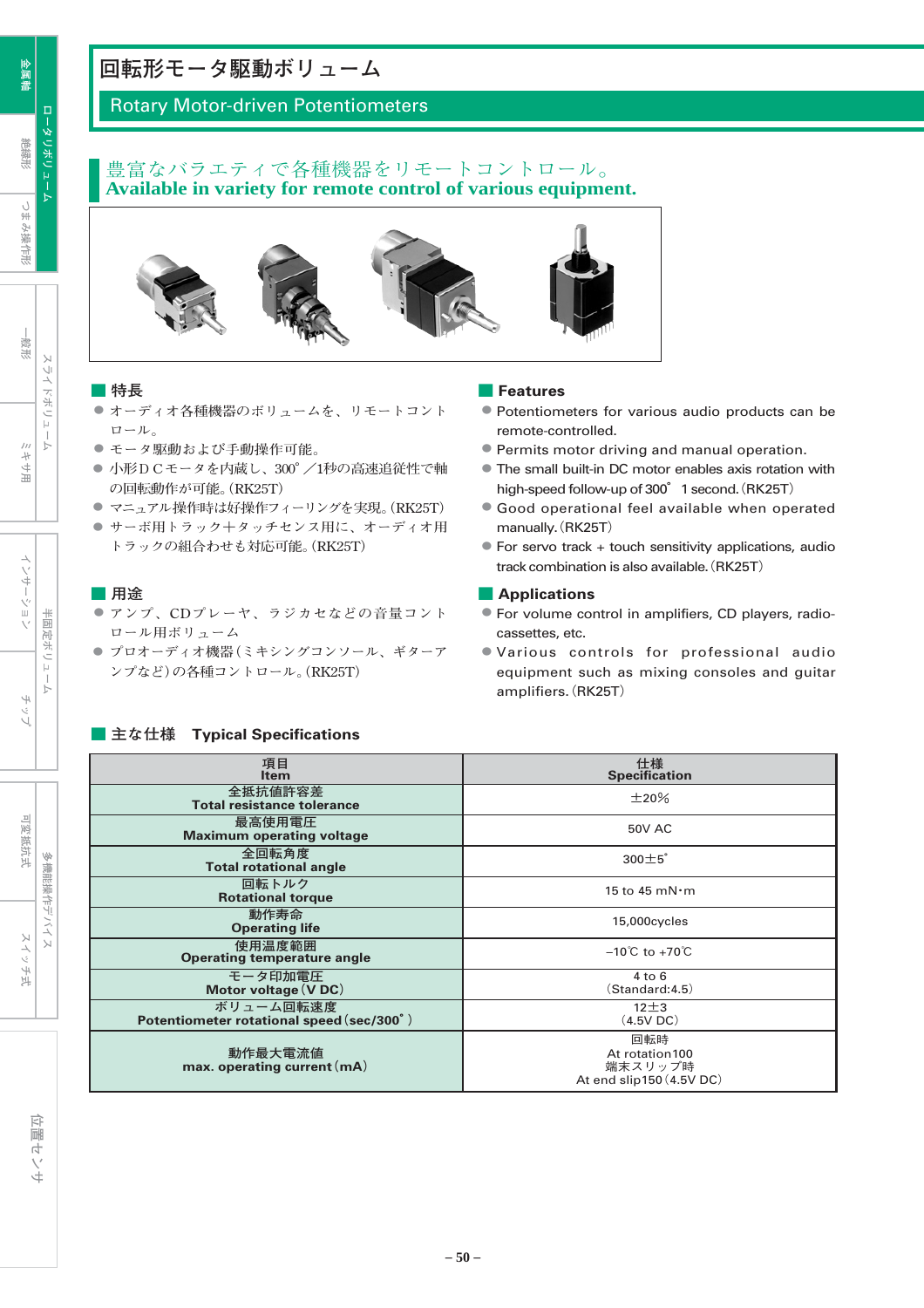|                          | ำホ៶╤╤┹Ҝӹӹ           | ᆇ \ㄴ ;ㄸㅅ = x HH /                                 |                              |                                            |                                                       |                                          | <b>EBC (ROODININGRAGA LIGAGOLS)</b>   |                                                    |                             |                                                          |                           |
|--------------------------|---------------------|---------------------------------------------------|------------------------------|--------------------------------------------|-------------------------------------------------------|------------------------------------------|---------------------------------------|----------------------------------------------------|-----------------------------|----------------------------------------------------------|---------------------------|
| タイプ<br><b>Type</b>       | モデル<br><b>Model</b> | 抵抗素子数<br><b>Number</b><br>of resistor<br>elements | 操作部<br>形状<br>Shaft-<br>types | 操作部長さ<br>Length<br>of the<br>shaft<br>(mm) | 全抵抗値<br><b>Total</b><br>Resis-<br>tance<br>$(\Omega)$ | 抵抗変<br>化特性<br><b>Resistance</b><br>taper | 照光機能<br>Illumi-<br>nation<br>function | モータプリ<br>ント端子<br><b>Motor</b><br>print<br>terminal | 製品番号<br><b>Products No.</b> | 最小梱包<br>単位(個)<br><b>Minimum</b><br>packing<br>unit(pcs.) | 図番<br>Draw-<br>ing<br>No. |
|                          |                     | Dual-<br>unit                                     |                              | 20                                         |                                                       | <b>15A</b>                               |                                       | With                                               | <b>RK16812MG0AF</b>         |                                                          | 1                         |
|                          | RK1681□MG0          | Quad-<br>unit                                     |                              |                                            | 100k                                                  |                                          | Without                               | Without                                            | RK16814MG02Z                |                                                          | $\overline{2}$            |
|                          |                     | $6-$<br>gangsd-<br>unit                           |                              | 25                                         |                                                       | 3B                                       |                                       | With                                               | RK16816MGA04                | 200                                                      | 3                         |
| 16 <sub>mm</sub><br>size | RK1681□MGL          | Dual-                                             |                              | 50 <sub>k</sub>                            |                                                       | With<br>(Red)                            | Without                               | <b>RK16812MGL2K</b>                                |                             | 4                                                        |                           |
|                          | RK1631□MC0          | unit                                              |                              | 20<br>Flat                                 | 100k                                                  |                                          | Without                               | With                                               | RK16312MC05U                |                                                          | 5                         |
|                          |                     | Quad-<br>unit                                     |                              |                                            | 50 <sub>k</sub>                                       |                                          |                                       | Without                                            | RK16314MC01A                |                                                          | 6                         |
|                          | <b>RK16312MCL</b>   | Dual-                                             |                              | 25                                         | 20 <sub>k</sub>                                       | 15A                                      | With (Red)                            | With                                               | <b>RK16312MCL1N</b>         | 150                                                      | $\overline{7}$            |
| 18 <sub>mm</sub><br>size | RK18112MC0          | unit                                              |                              | 20                                         | 50 <sub>k</sub>                                       |                                          |                                       | Without                                            | RK18112MC00D                |                                                          | 8                         |
| 25mm<br>size             | <b>RK25T</b>        | Single-<br>unit                                   |                              | 20                                         | 10k                                                   | 1B                                       | Without                               | With                                               | RK25T11M0000                | 210                                                      | 9                         |
| 27 <sub>mm</sub><br>size | RK27112MC0          | Dual-<br>unit                                     |                              | 25                                         | 100k                                                  | <b>15A</b>                               |                                       | Without                                            | RK27112MC030                | 150                                                      | 10                        |

#### **■ 標準製品一覧(ご推奨製品) Standard Products List (Recommended Products)**

**Notes 注 記**  1. 上記の標準製品以外にも、対応できる製品を取りそろえております。P.52の「製品バラエティ」をご参照く ださい。詳しくは、当社営業へお問合わせ願います。

2. その他、詳細仕様についてはP.56をご参照ください。

1. More conforming products are available other than the above standard products. See"Products Varieties"on Page 52. For inquiries, contact our Sales Department.

2. For other detailed specification, Please see P.56.

**Mixer**

**Slide Potentiometers**

Slide Potentiometers

**Rotary Potentiometers**

**Rotary Potentiometers** 

**Metal Shaft**

Metal Shaft

**Insulated Insulated**<br>Shaft

**Knob Operating**

Operating

General-use

**Variable Resistor Variable Resistor**<br>Type

**Multi Control Devices**

Multi Control Devices

**Switch Type**

Switch Type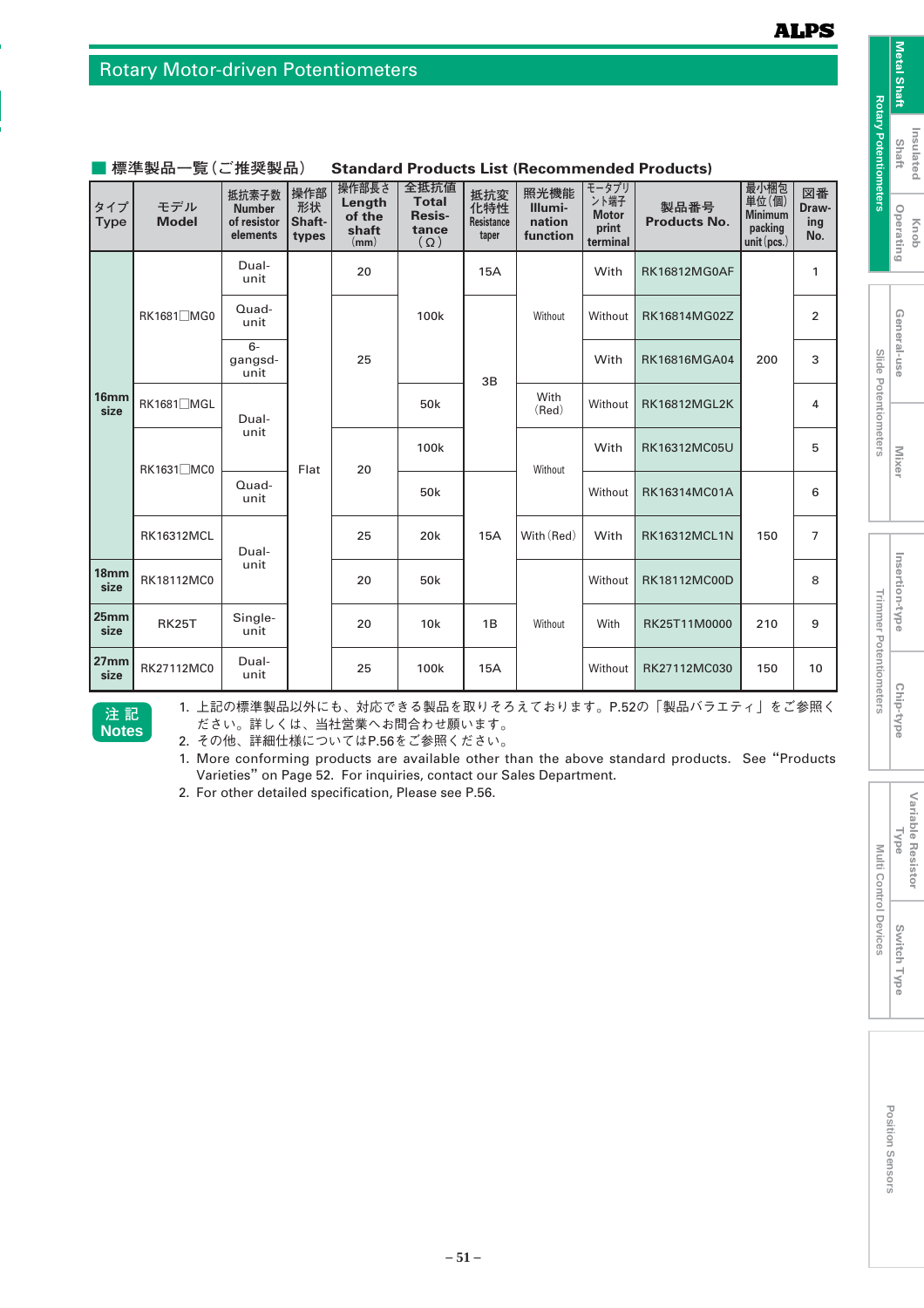# Rotary Motor-driven Potentiometers Products Varieties

標準製品(ご推奨製品)に加えて、下記仕様にも対応いたします。

In addition to the standard products (recommended products), the following specifications are supported too.

|  | ▲モータ部主な仕様 Basic Motor Specifications |
|--|--------------------------------------|
|--|--------------------------------------|

|                                     |                                |                     |                                  | モータ仕様<br><b>Motor type</b>                        | モータ<br>印加電圧                      | ボリューム<br>回転速度                                                  | 動作最大<br>電流値                      |  |  |                  |                              |                          |                               |
|-------------------------------------|--------------------------------|---------------------|----------------------------------|---------------------------------------------------|----------------------------------|----------------------------------------------------------------|----------------------------------|--|--|------------------|------------------------------|--------------------------|-------------------------------|
| タイプ<br><b>Type</b>                  | 連数<br><b>Number of unit</b>    | 製品名<br><b>Model</b> | シールドケース<br><b>Sealed</b><br>case | モータ<br>プリント端子<br><b>Motor printed</b><br>terminal | <b>Motor</b><br>voltage<br>(VDC) | <b>Potentiometer</b><br>rotational speed<br>$(\sec/300^\circ)$ | max.<br>operating<br>current(mA) |  |  |                  |                              |                          |                               |
|                                     | Single-shaft,<br>dual-unit     | <b>RK16812MG</b>    |                                  |                                                   |                                  |                                                                |                                  |  |  |                  |                              |                          |                               |
| 16mm size                           | Single-shaft,<br>quad.-unit    | <b>RK16814MG</b>    |                                  |                                                   |                                  |                                                                |                                  |  |  |                  |                              |                          |                               |
|                                     | Single-shaft,<br>5-ganged-unit | <b>RK16815MG</b>    |                                  |                                                   |                                  |                                                                | 回転時<br>At rotation               |  |  |                  |                              |                          |                               |
|                                     | Single-shaft,<br>6-ganged-unit | <b>RK16816MG</b>    |                                  |                                                   |                                  |                                                                |                                  |  |  |                  |                              |                          |                               |
| 16mm size                           | Single-shaft,<br>dual-unit     | <b>RK16812MGL</b>   |                                  |                                                   |                                  |                                                                |                                  |  |  |                  |                              |                          |                               |
| illuminated.<br>through-            | Single-shaft,<br>quad.-unit    | <b>RK16814MGL</b>   |                                  |                                                   |                                  |                                                                |                                  |  |  |                  |                              |                          |                               |
| shaft type                          | Single-shaft,<br>5-ganged-unit | <b>RK16815MGL</b>   |                                  |                                                   |                                  |                                                                |                                  |  |  |                  |                              |                          |                               |
| 16mm size                           | Single-shaft,<br>dual-unit     | <b>RK16312MC</b>    | 対応可<br>Available                 |                                                   |                                  |                                                                |                                  |  |  | 対応可<br>Available | $4$ to $6$<br>(Standard:4.5) | $12\pm3$<br>$(4.5V)$ DC) | 100<br>端末スリップ時<br>At end slip |
|                                     | Single-shaft,<br>quad.-unit    | <b>RK16314MC</b>    |                                  |                                                   |                                  |                                                                | 150<br>(4.5V)                    |  |  |                  |                              |                          |                               |
| 16mm size<br>illuminated.<br>front- | Single-shaft,<br>dual-unit     | <b>RK16312MCL</b>   |                                  |                                                   |                                  |                                                                |                                  |  |  |                  |                              |                          |                               |
| mounting<br>type                    | Single-shaft,<br>quad.-unit    | <b>RK16314MCL</b>   |                                  |                                                   |                                  |                                                                |                                  |  |  |                  |                              |                          |                               |
| 18mm size                           | Single-shaft,<br>dual-unit     | <b>RK18112MC</b>    |                                  |                                                   |                                  |                                                                |                                  |  |  |                  |                              |                          |                               |
|                                     | Single-shaft,<br>quad.-unit    | <b>RK18114MC</b>    |                                  |                                                   |                                  |                                                                |                                  |  |  |                  |                              |                          |                               |
|                                     | Single-shaft,<br>dual-unit     | <b>RK27112MC</b>    |                                  |                                                   |                                  |                                                                |                                  |  |  |                  |                              |                          |                               |
| 27mm size                           | Single-shaft,<br>quad.-unit    | <b>RK27114MC</b>    |                                  |                                                   |                                  |                                                                |                                  |  |  |                  |                              |                          |                               |
| 25mm size                           | Single-shaft,<br>single-unit   | RK25T11M0           | 対応不可<br>Not available            | With                                              | 5                                | $\mathbf{1}$                                                   | 2000                             |  |  |                  |                              |                          |                               |

### **■ 全抵抗値種類 Total Resistance Variety**

|  | 全抵抗値[kΩ]<br>Total Resistance[ $\mathbf{k} \Omega$ ] |  | 20 | 50 | 100 | 200 | 250 |
|--|-----------------------------------------------------|--|----|----|-----|-----|-----|
|--|-----------------------------------------------------|--|----|----|-----|-----|-----|

#### **■ 抵抗変化特性 Resistance Taper**

| $11.4 + 14$<br>抵抗変<br><b>Resistance Taper</b> | 15A • 3B |
|-----------------------------------------------|----------|
|-----------------------------------------------|----------|

### **■ 16形(RK168シリーズ)操作部の種類 16mm Size(RK168 Series)Shaft Variety** Unit : mm



**金属軸**

**ロータリボリューム**

スライドボリューム

可変抵抗式

スイッチ式

多機能操作デバイス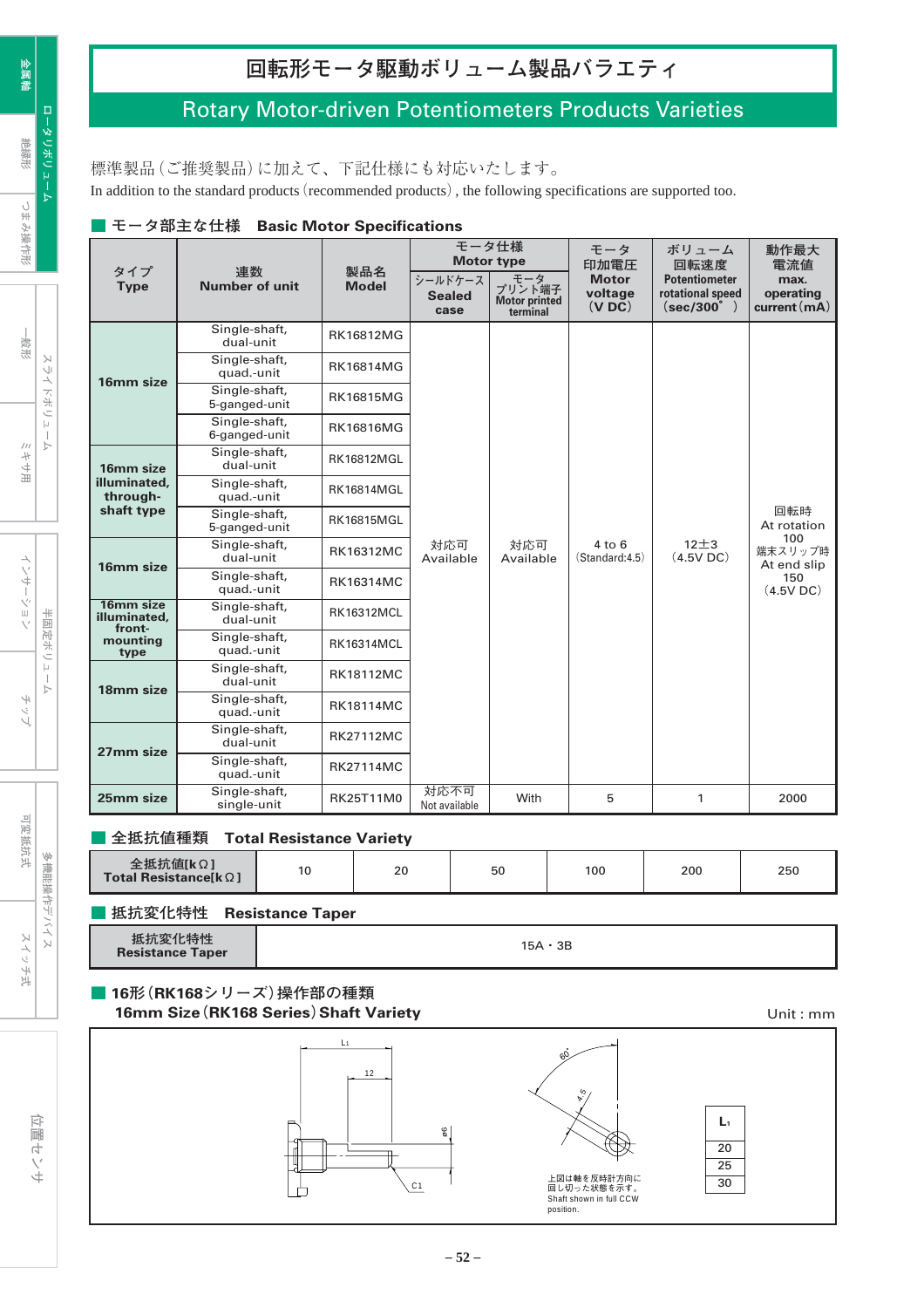#### **ALPS**





**注 記** 左記マークのついている製品は、日本生産のほか記載の国で海外生産も行っております(一部の製品につい ては、海外生産のみとなっております)。詳しくは、P.215の「海外生産製品一覧表」をご覧ください。 The products with this mark as shown on the left are produced both in Japan and overseas as described in the list.(Some products are produced overseas only.) For details, please refer to "Overseas Products line" on P.215.

**Trimmer Potentiometers**

**Multi Control Devices**

**Switch Type**

Switch Type

**Variable Resistor Variable Resistor**<br>Type

**Mixer**

**Metal Shaft**

**Metal Shaft** 

**Insulated Shaft**

Insulated

**Knob Operating**

Operating

General-use

**Slide Potentiometers**

**Insertion-type**

Insertion-type

Chip-type

**Chip-type Beneral-user Mixer II Insertion-type I Chip-type**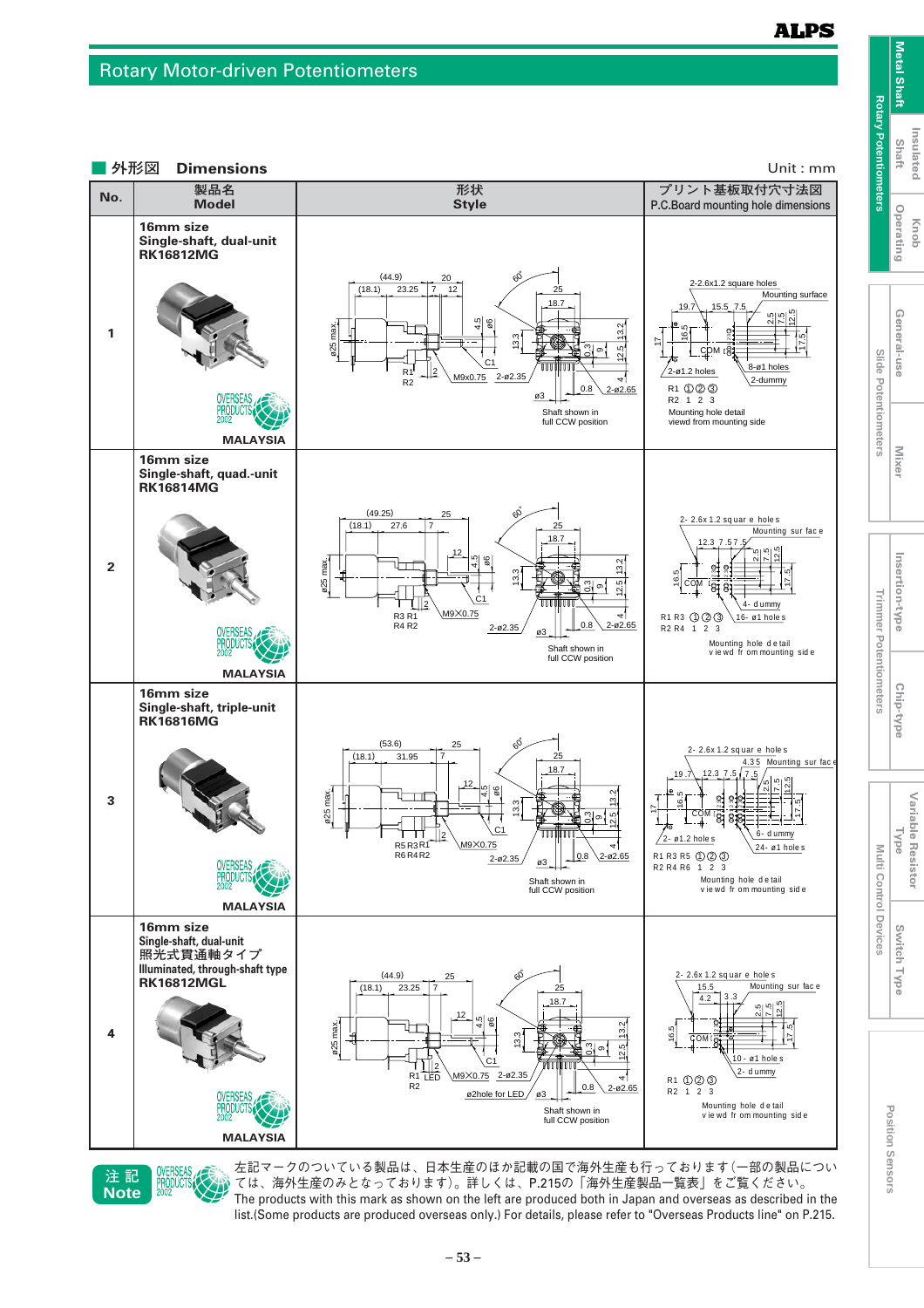#### Rotary Motor-driven Potentiometers

**金属軸** ロータリボリュ **絶縁形**

ミキサ用